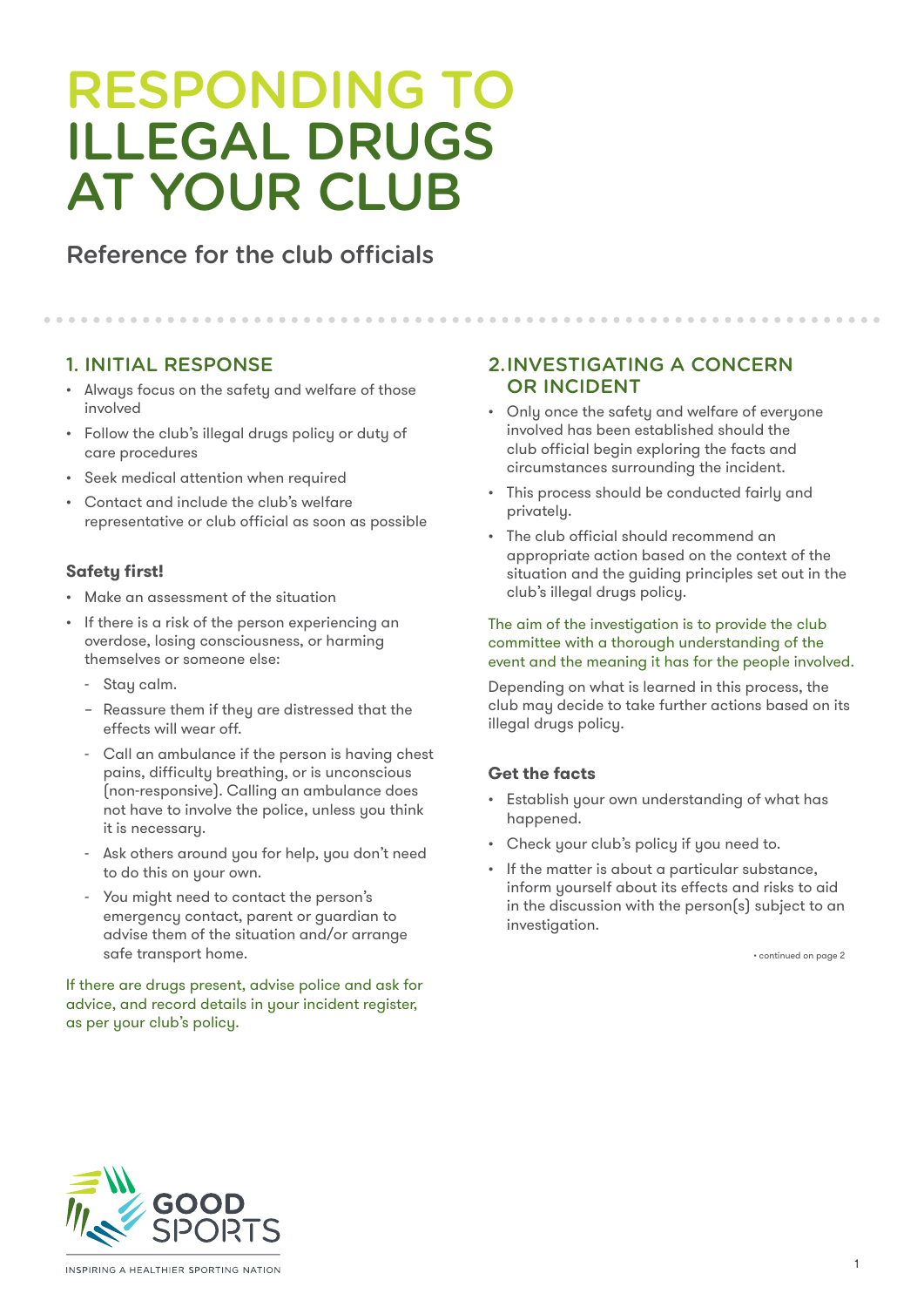# RESPONDING TO ILLEGAL DRUGS AT YOUR CLUB

#### Reference for the club officials

#### **Have the conversation at an appropriate time**

Make a time to speak to all individuals involved in the incident reasonably quickly. Depending on the nature of the incident this may be on the same day, or sometime later.

#### Speak to individuals one-on-one, to reduce embarrassment, peer pressure, and to respect privacy as much as possible.

Have this conversation when you are both calm, sober, and in a friendly or neutral environment. It is critical that you:

- Never converse with someone in the heat of the moment.
- Find a quiet and private space and time to talk.
- Avoid making accusations or judgments.
- If the person is under 18 years you should ensure a parent or guardian is present.

#### **Ask questions**

Let the person know that as a club official you want to make sure they are alright and to work out if they need some help or support.

Also explain you will make a report on the incident to the club committee so the committee is fully informed before deciding on further action.

Use open ended prompts to encourage the other person to engage in the conversation; e.g. tell me, explain, describe, etc.

- First, check in with the person's overall sense of wellbeing:
	- Are you ok? Is there anything in your life that is causing you worry or stress?
	- Is there anything I can help you with?
- Explain that you want to find out what happened when the incident occurred. If it is not clear that drugs were involved ask the person:
	- Can you tell me what happened?
	- What do you think caused the incident?
	- Could it have been a result of medication or other drugs?
	- Were drugs involved in this event?
- When it is known that the incident involved drug use, explain that you need to have a clear understanding of the drug use:
	- Which drug was it that you used on this occasion?
	- How much did you take?
	- How often do you use this drug?
	- Have you experienced problems or been harmed in any way due to drug use?
	- Do you have any concerns about your use of the drug?
	- Has anyone ever expressed concern over the effect the drug has on you? Have you ever sought help related to your drug use?
	- How did you come to use this drug (or be affected) at the club/club event?
	- Would you like some help or advice regarding your drug use?

Ask the person whether there is another person (e.g. partner, friend or parent) who could provide additional information that is relevant to understand the incident.